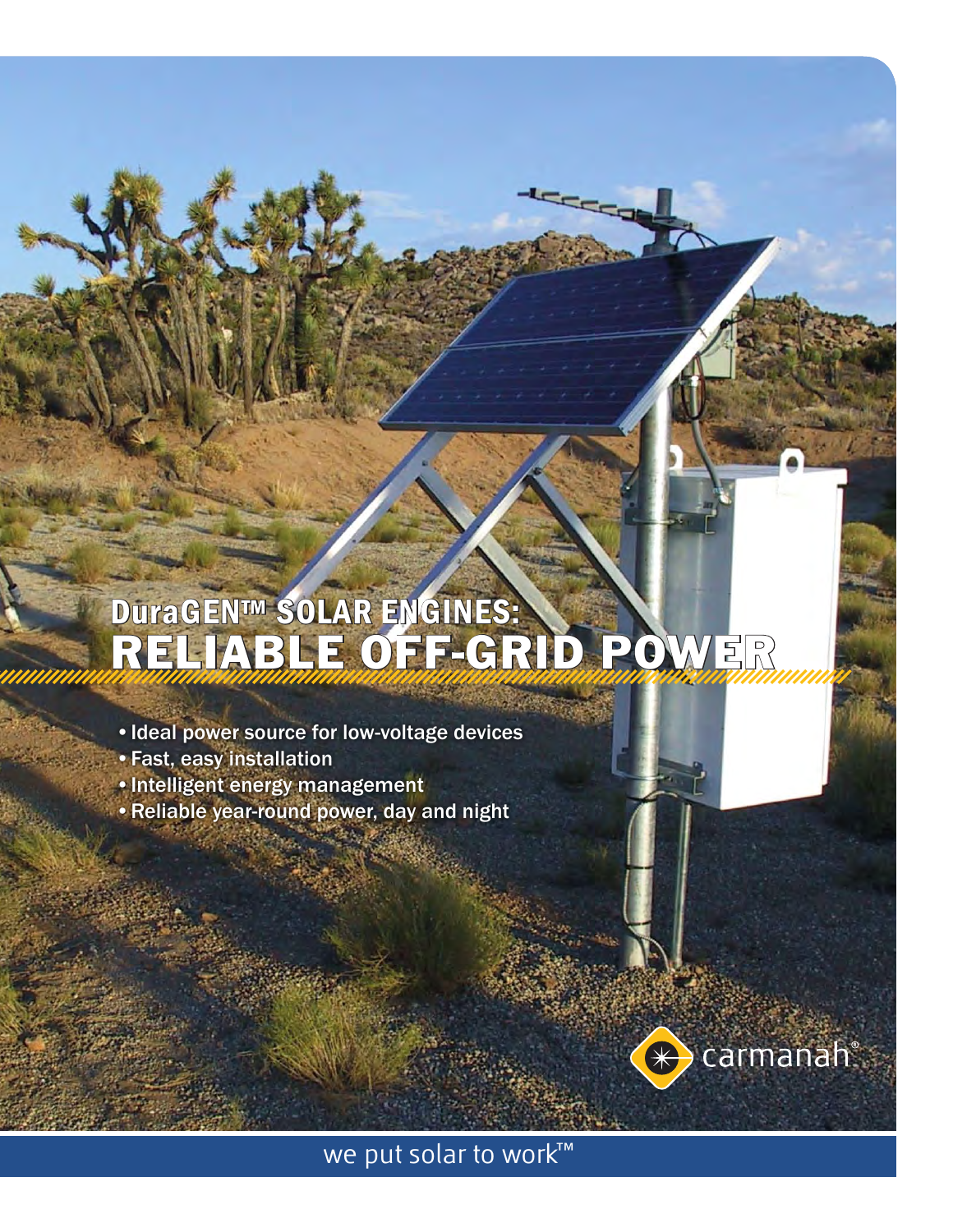# Solar Power – Maintenance Free and

Solar power, makes it easier than ever to install and operate electrical equipment anywhere in the world - from desert regions to remote mountain tops! For a fraction of the cost of maintaining a fuel-operated generator, Carmanah's DuraGEN solar engines can generate electricity safely and reliably to run critical remote systems with confidence.

# DuraGEN™ Solar Engine Features and Benefits

No Air Pollutants! The DuraGEN™ solar engine is a complete stand-alone solar power supply that provides power to crucial equipment in remote locations for industrial, telecom, and security applications.

> Each DuraGEN solar engine comes as a complete, ready to install system and includes the following components:

- Solar module
- Array cabling (and junction box if the system includes more than one module)
- Side pole mount hardware
- Enclosure
- Control panel with solar controller (15 Amp or 30 Amp depending on the system size), backing plate, breakers •
- Batteries default battery types include the EX1050 (105 Ah battery) and EX1500 (150 Ah battery)
- Battery cabling

## Proven Performance

**Industrial strength build quality** - Carmanah's DuraGEN solar engines are built to tough standards, and designed to function flawlessly in even the most extreme climates and environments. Thousands of Carmanah's DuraGEN solar engines are deployed and operating reliably in environments ranging from desert heat to the arctic cold. All DuraGEN solar engine models are designed to perform reliably in ambient temperatures from -40° to 60° (-40 to 140 F) for dependable worry-free operation.

## Pre-wired and pre-tested for fast and simple installation

**A reputation for quality** - The DuraGEN solar engine is built on Carmanah's years of experience designing solar-powered equipment. Carmanah enjoys a well-earned reputation for top quality, reliable products and professional, efficient services.

Constructed of high-quality, industry-standard components, Carmanah's DuraGEN solar engines come preassembled, pre-wired and ready to install. All connections are clearly labeled and precise installation instructions are included to make installation quick and easy.

# Cost Savings

**Value** - Carmanah DuraGEN solar engines are completely self-sufficient. As an alternative to hardwired systems, Carmanah's solar power systems significantly reduce installation costs and eliminate expensive electrical permits, maintenance charges and ongoing electricity bills.

## Aluminum Enclosures

**Durable** - The DuraGEN solar engine's aluminum enclosures are made from powder coated, lightweight aluminum offering superior corrosion protection for use in H2S and marine environments

The two and four battery enclosures are UL cUL listed and NEMA rated and available with insulation for use in extreme climates.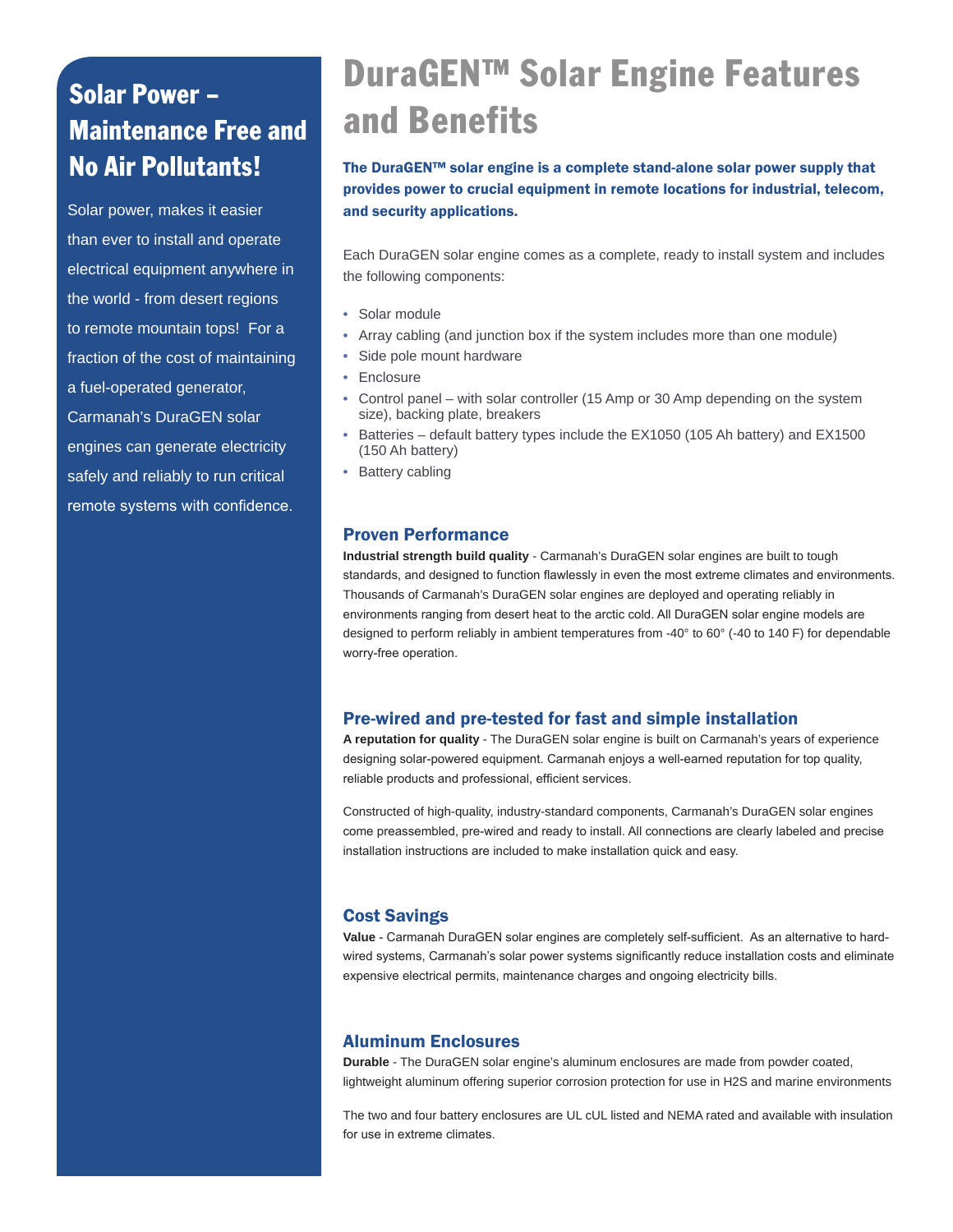# Versatile Applications

Install the DuraGEN solar engine wherever you need power. The DuraGEN solar engine's flexible design means a single DuraGEN solar engine can be used to power all sorts of third-party equipment.

Carmanah's DuraGEN solar engines can provide a steady flow of clean, high quality, dependable power for a wide range of remote and hazardous location applications, including:







- Video surveillance
- Homeland Security
- Security lighting/ surveillance
- UHF/VHF Radio •
- Wi-Fi and broadband
- Irrigation control
- Wireless data •
- SCADA
- Valve actuation
- Chemical injection pumping
- Electronic flow measurement
- Cathodic protection
- Well-site security •
- Traffic monitoring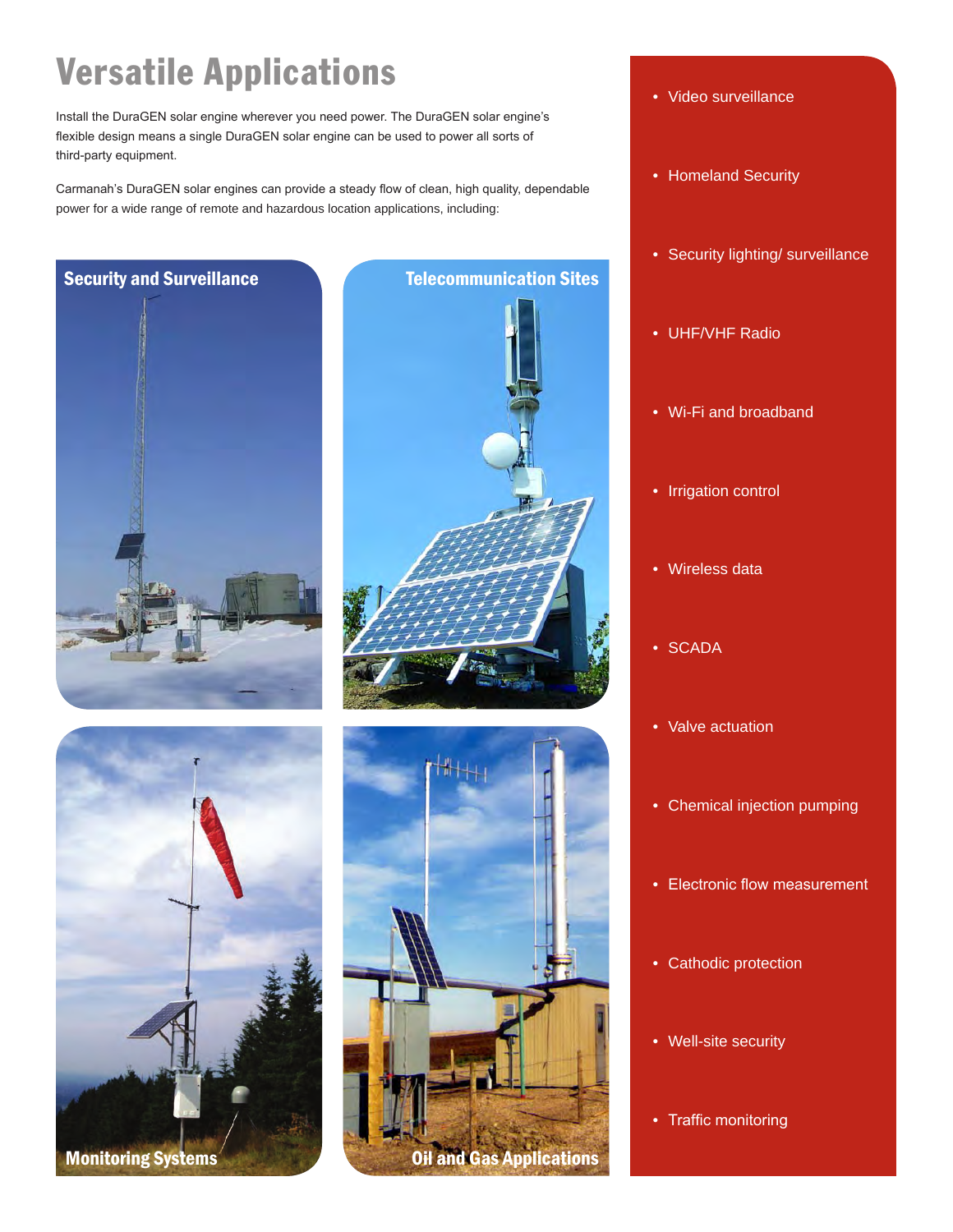# The DuraGEN solar engine... the complete stand-alone solar power supply





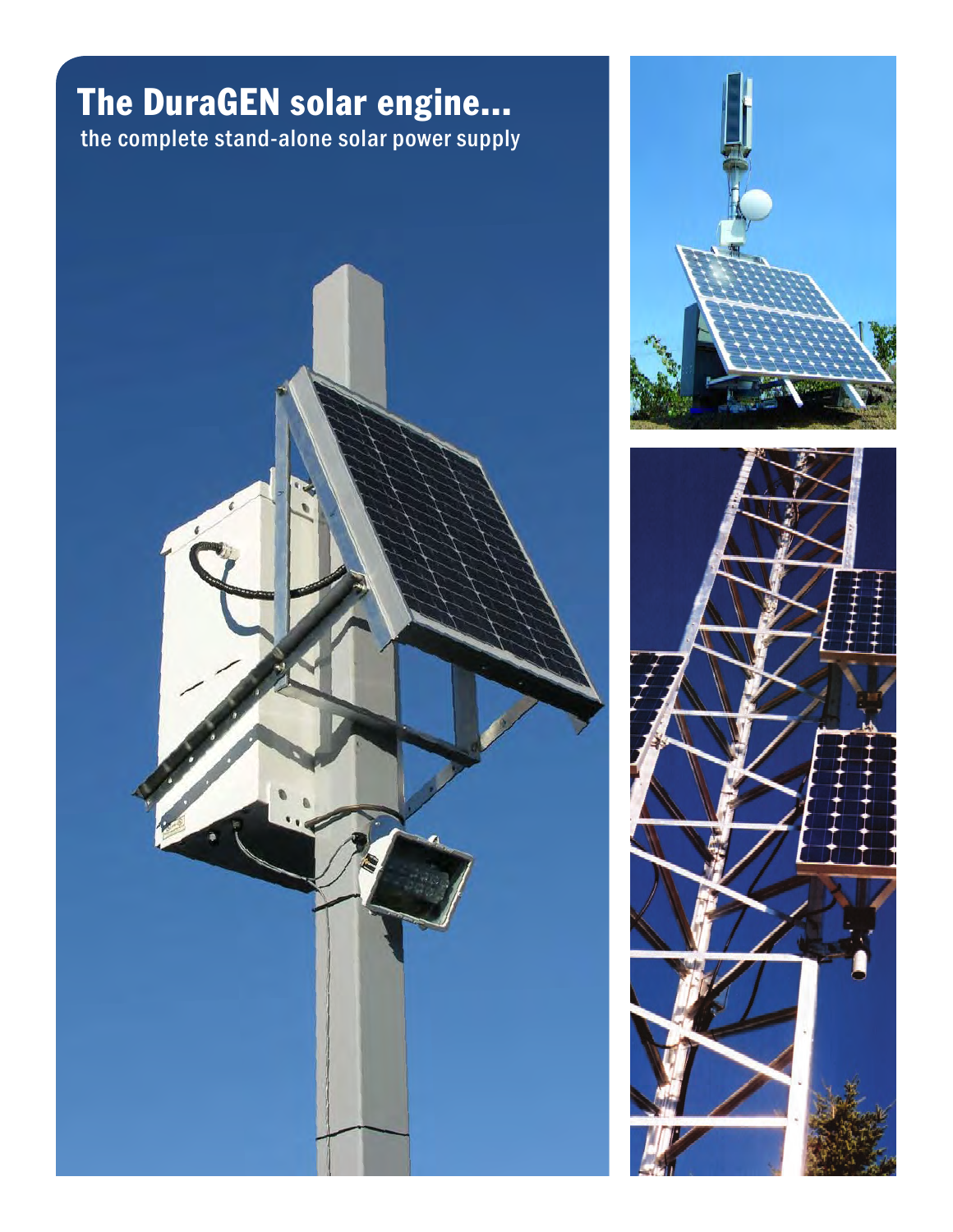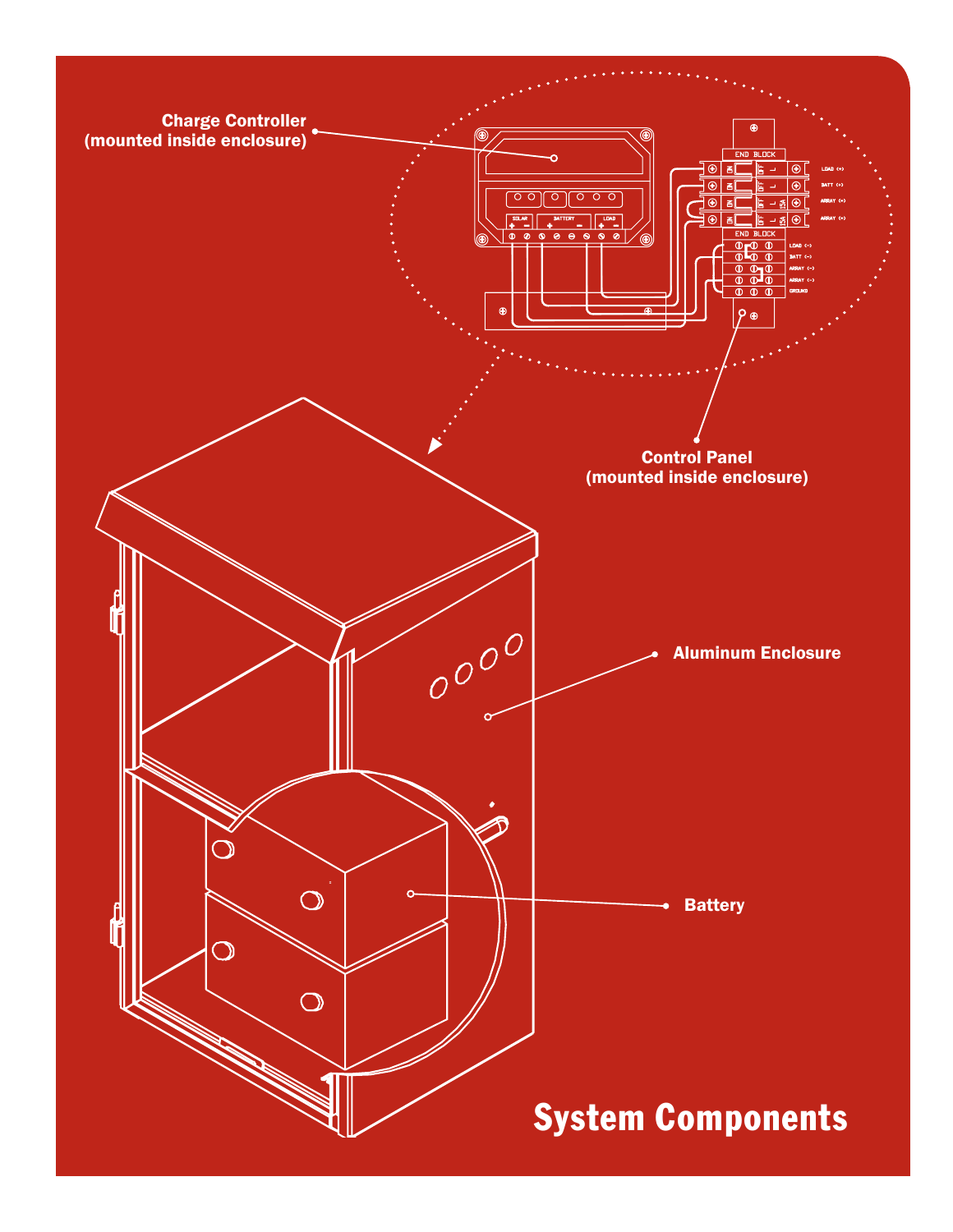Adaptable, reliable, affordable solutions: at Carmanah, putting solar to work is what we do best.

## System Options

Carmanah's DuraGEN solar engines are available with a variety of options:

**Security mount Lift-ears – for easy lifting using cranes Flat pole mount hardware Battery riser – improves battery cooling in hot climates Pad mount hardware**  Insulation (D2 and D4 only)

### Company Support

Carmanah products provide years of reliable service, and require little or no maintenance. To ensure customers get the most out of their products, the company offers a range of customer services, from planning and installation to training and ongoing support.

### Enclosures

All enclosures are designed to NEMA 3R standards D2 and D4 enclosures are UL and CUL certified Wiring kits for PV array and battery bank





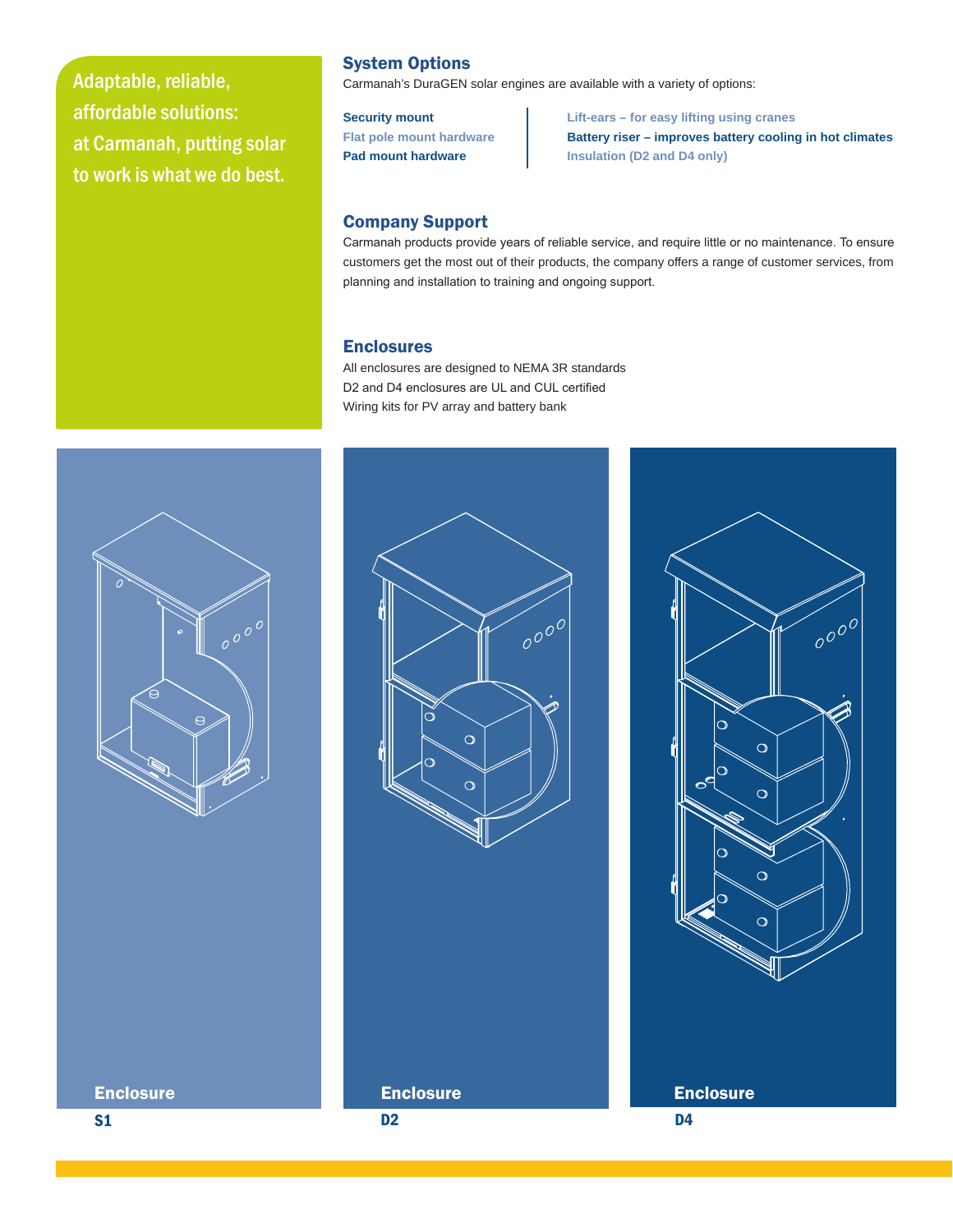## System Sizing and Selection

Carmanah's DuraGEN solar engines are complete, ready to ship and ready to install systems with pre-assembled control panels. The DuraGEN solar engine comes in a variety of standard outputs and configurations to accommodate a wide range of remote power needs. Carmanah's experienced sales staff will help you assess your power requirements, or refer to the specifications chart below.

| <b>SYSTEM</b>                  | <b>WATTS</b> | <b>ENCLOSURE</b><br><b>TYPE<sup>1</sup></b> | <b>VOLTAGE</b><br>(VDC) | <b>AMP HOURS</b><br>(Ahr) | <b>SOLAR MODULE</b><br><b>WATTS</b> | <b>SOLAR MODULE</b><br><b>QUANTITY</b> |
|--------------------------------|--------------|---------------------------------------------|-------------------------|---------------------------|-------------------------------------|----------------------------------------|
| DuraGEN™ Solar Engine 20-1-12  | 20           | S <sub>1</sub>                              | 12                      | 105                       | 20                                  | $\mathbf{1}$                           |
| DuraGEN™ Solar Engine 50-1-12  | 50           | S <sub>1</sub>                              | 12                      | 105                       | 50                                  | 1                                      |
| DuraGEN™ Solar Engine 50-2-12  | 50           | D <sub>2</sub>                              | 12                      | 210                       | 50                                  | $\mathbf{1}$                           |
| DuraGEN™ Solar Engine 80-1-12  | 80           | S <sub>1</sub>                              | 12                      | 105                       | 80                                  | 1                                      |
| DuraGEN™ Solar Engine 80-1-12  | 80           | S <sub>1</sub>                              | 12                      | 105                       | 80                                  | $\mathbf{1}$                           |
| DuraGEN™ Solar Engine 100-2-12 | 100          | D <sub>2</sub>                              | 12                      | 210                       | 50                                  | 2                                      |
| DuraGEN™ Solar Engine 100-2-24 | 100          | D <sub>2</sub>                              | 24                      | 105                       | 50                                  | 2                                      |
| DuraGEN™ Solar Engine 120-2-12 | 120          | D <sub>2</sub>                              | 12                      | 210                       | 123                                 | $\mathbf{1}$                           |
| DuraGEN™ Solar Engine 160-2-12 | 160          | D <sub>2</sub>                              | 12                      | 210                       | 80                                  | $\overline{2}$                         |
| DuraGEN™ Solar Engine 160-2-24 | 160          | D <sub>2</sub>                              | 24                      | 210                       | 175                                 | $\mathbf{1}$                           |
| DuraGEN™ Solar Engine 160-4-12 | 160          | D <sub>4</sub>                              | 12                      | 420                       | 80                                  | 2                                      |
| DuraGEN™ Solar Engine 160-4-24 | 160          | D <sub>4</sub>                              | 24                      | 210                       | 175                                 | $\mathbf{1}$                           |
| DuraGEN™ Solar Engine 240-2-12 | 240          | D <sub>2</sub>                              | 12                      | 210                       | 123                                 | 2                                      |
| DuraGEN™ Solar Engine 240-2-24 | 240          | D <sub>2</sub>                              | 24                      | 105                       | 123                                 | 2                                      |
| DuraGEN™ Solar Engine 240-4-12 | 240          | D <sub>4</sub>                              | 12                      | 420                       | 123                                 | $\overline{2}$                         |
| DuraGEN™ Solar Engine 240-4-24 | 240          | D <sub>4</sub>                              | 24                      | 210                       | 123                                 | 2                                      |
| DuraGEN™ Solar Engine 320-2-12 | 320          | D <sub>2</sub>                              | 12                      | 210                       | 80                                  | 4                                      |
| DuraGEN™ Solar Engine 320-4-12 | 320          | D <sub>4</sub>                              | 12                      | 420                       | 80                                  | $\overline{4}$                         |
| DuraGEN™ Solar Engine 340-2-24 | 340          | D <sub>2</sub>                              | 24                      | 105                       | 175                                 | $\overline{2}$                         |
| DuraGEN™ Solar Engine 340-4-24 | 340          | D <sub>4</sub>                              | 24                      | 210                       | 175                                 | $\overline{2}$                         |
| DuraGEN™ Solar Engine 480-2-12 | 480          | D <sub>2</sub>                              | 12                      | 210                       | 123                                 | $\overline{4}$                         |
| DuraGEN™ Solar Engine 480-2-24 | 480          | D <sub>2</sub>                              | 24                      | 105                       | 175                                 | 3                                      |
| DuraGEN™ Solar Engine 480-4-12 | 480          | D <sub>4</sub>                              | 12                      | 420                       | 123                                 | $\overline{4}$                         |
| DuraGEN™ Solar Engine 480-4-24 | 480          | D <sub>4</sub>                              | 24                      | 210                       | 175                                 | 3                                      |

<sup>1</sup> **S1** supports 1 battery, **D2** supports 2 batteries, **D4** supports 4 batteries

Use the online configurator to quickly and easily identify the right system for your load requirements. Find this easy to use tool at **solarforindustry.com.**

Each system consists of three major components: